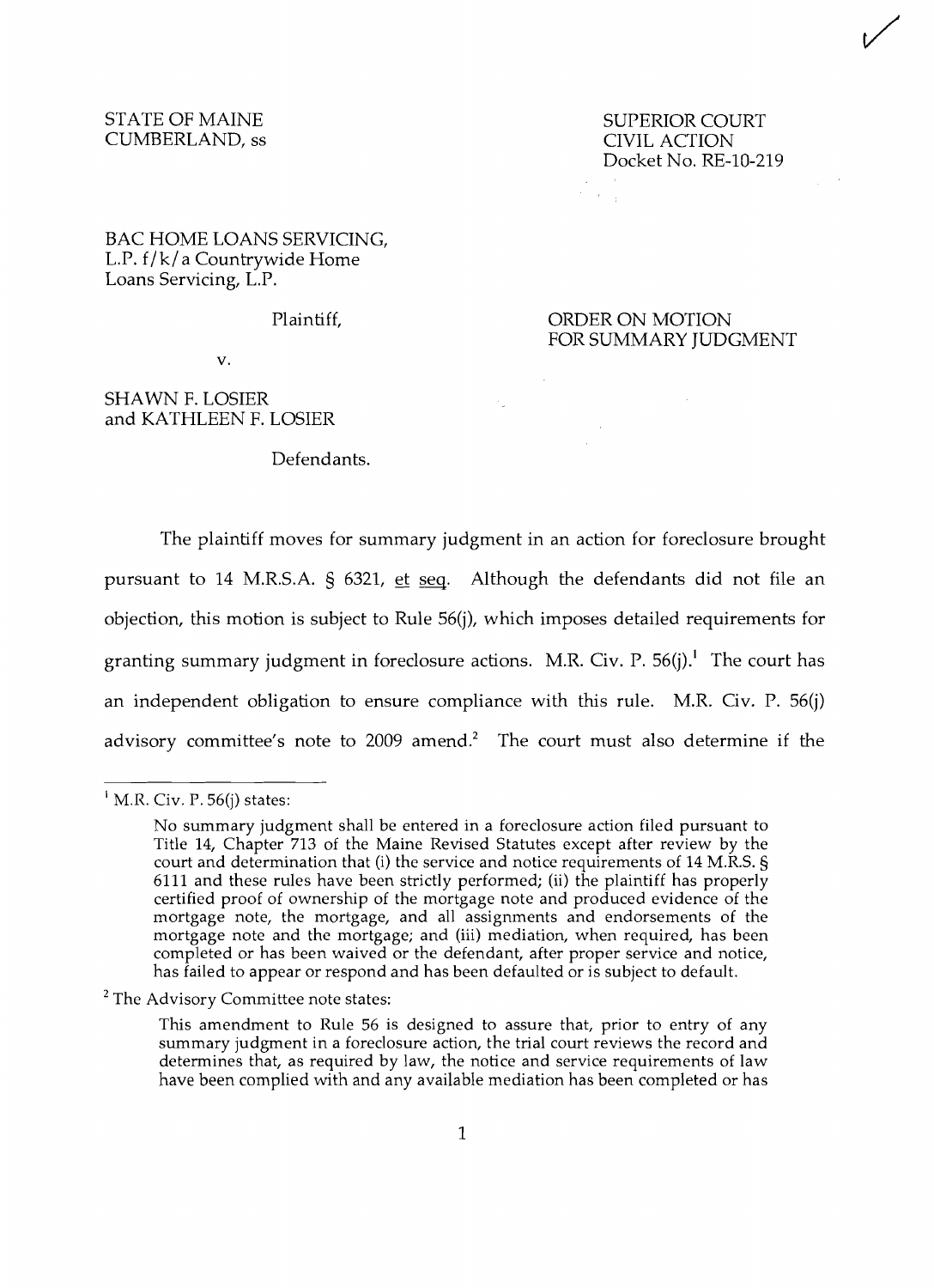plaintiff has set forth in its statement of material facts the minimum facts necessary for summary judgment in a residential mortgage foreclosure. Chase Home Finance LLC v. Higgins, 2009 ME 136,  $\P$  11, 985 A.2d 508, 510-11. Summary judgment rules are applied strictly, and contain a qualitative requirement that the parties support assertions of material facts by record references to evidence that would be admissible at trial. **HSBC** Mortgage Servs., Inc. v. Murphy, 2011 ME 59,  $\P$ 9,  $\_\_$ A.3d  $\_\_$ .

Having reviewed the file, the court concludes that the following requirements for

a summary judgment of foreclosure have or have not been met:

|                                                                                                                                                                              | Compliant | Non-<br>compliant<br>or unclear |
|------------------------------------------------------------------------------------------------------------------------------------------------------------------------------|-----------|---------------------------------|
| <b>Service:</b> Proof of service on all defendants and parties in<br>interest.                                                                                               | Х         |                                 |
| <b>Jurisdiction</b> : Case brought in the court division where the<br>property (or any part of it) is located. See § 6321.                                                   | X         |                                 |
| Mortgage:                                                                                                                                                                    |           |                                 |
| Proof of existence of the mortgage, book and page<br>number, and adequate description of property<br>(including street address if any on first page of<br>complaint).        |           | Х                               |
| Properly presented proof of ownership of the<br>mortgage, including any assignments or endorsements.                                                                         |           | X                               |
| <b>Note:</b> Properly presented proof of ownership of the mortgage<br>note, including all assignments and endorsements.                                                      |           | X                               |
| <b>Breach:</b> A breach of condition in the mortgage.                                                                                                                        | X         |                                 |
| <b>Amount Due:</b> The amount due on the mortgage note,<br>including any reasonable attorney fees and court costs.                                                           |           | X                               |
| Priority: The order of priority and amounts due to other<br>parties in interest, including any public utility<br>easements.                                                  | X         |                                 |
| Notice: Evidence that all steps mandated by 14 M.R.S. § 6111<br>to provide notice to mortgagor were strictly performed<br>(including that contents of the notice comply with |           | Х                               |
|                                                                                                                                                                              |           |                                 |

been waived.

M.R. Civ. P 56(j) advisory committee's note.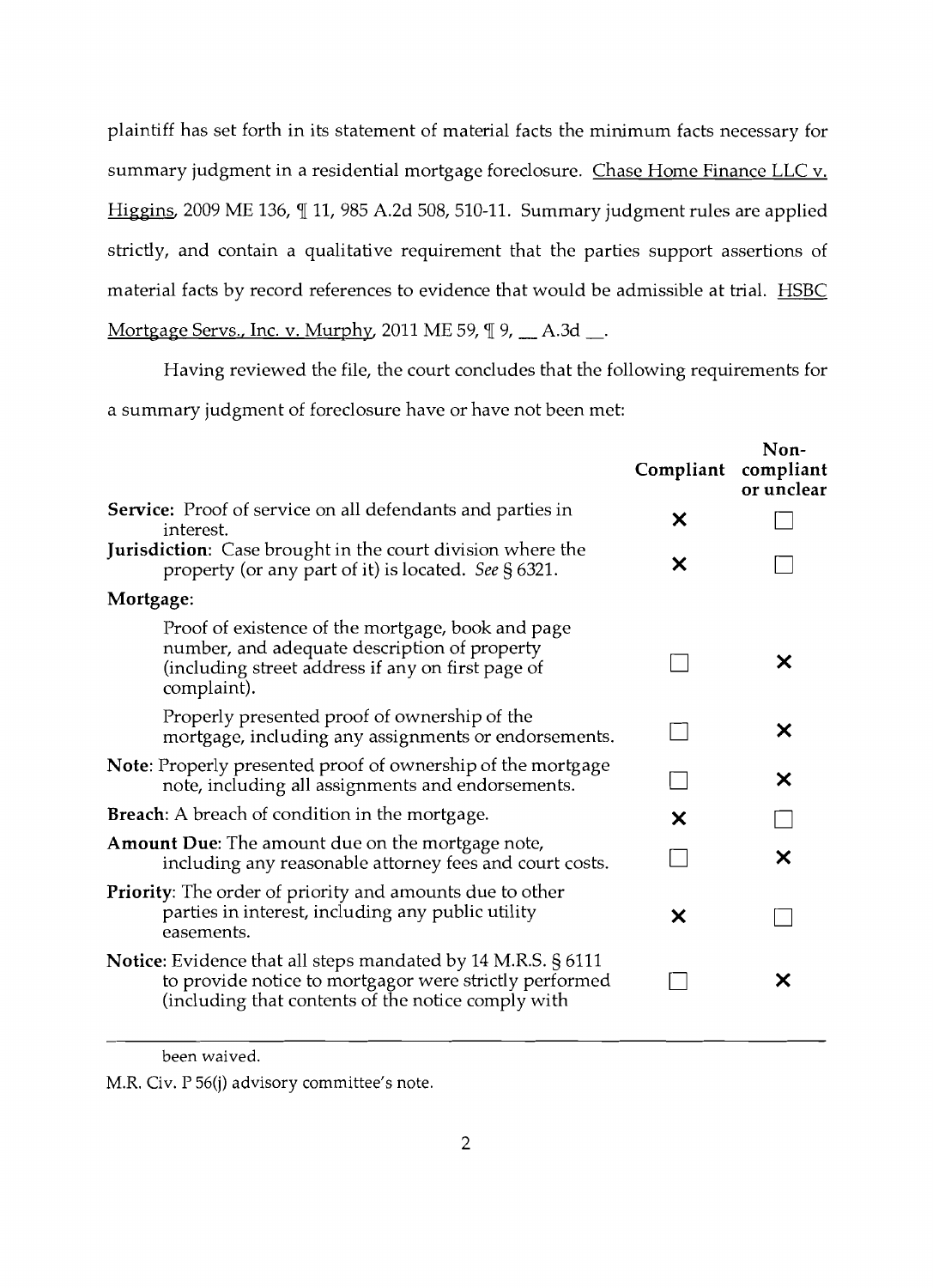| $\bullet$                                                                                                                                                                                                                             | Compliant compliant | Non-<br>or unclear |
|---------------------------------------------------------------------------------------------------------------------------------------------------------------------------------------------------------------------------------------|---------------------|--------------------|
| $$6321-A$ ).                                                                                                                                                                                                                          |                     |                    |
| M.R. Civ. P. 56: All facts relied upon in support of summary<br>judgment are properly set forth in Rule 56(h)<br>statements and properly supported in the record.                                                                     |                     | Х                  |
| <b>Mediation:</b> If required by M.R. Civ. P. 93 (for cases filed after<br>Dec. 31, 2009) or court order, proof mediation has been<br>completed or validly waived (by action or by default).                                          |                     |                    |
| For cases filed after Dec. 31, 2009, in accordance with<br>M.R. Civ. P. 93(c)(4), proof that plaintiff served<br>defendant(s) financial forms used to consider<br>alternatives to foreclosure at the time of the complaint.           | Х                   |                    |
| <b>SCRA:</b> If defendant has not appeared in the action, a<br>statement, with supporting affidavit, of whether the<br>defendant is in military service as required by the<br>Servicemember's Civil Relief Act, 50 U.S.C. app. § 521. | х                   |                    |

The court denies the plaintiff's motion for the following reasons. Upon review of the plaintiff's motion, the court concludes that the plaintiff has not submitted proper proof of ownership of the mortgage and the note. The plaintiff cites to a general affidavit from a person purporting to be an officer of the plaintiff. (See McKellum Aff. If 1.) This affidavit, however, does not show proof of a valid assignment of the mortgage. The plaintiff's attorney attempts to certify an assignment of the mortgage, but does not qualify as a custodian of the records. HSBC Mortgage Servs., Inc., 2011 ME 59,  $\P$  9,  $\_\$  A.3d  $\_\$ .

Further, the note was written to Countrywide Bank, FSB. An endorsement to Countrywide Home Loan, Inc. and a blank endorsement authorized by an agent of Countrywide Home Loans, Inc. appear on the face of the note. Although a note endorsed in blank is payable to the bearer of the note, see 11 M.R.S.A. § 3-1205(2), the plaintiff does not discuss this change in ownership in its statement of material facts.